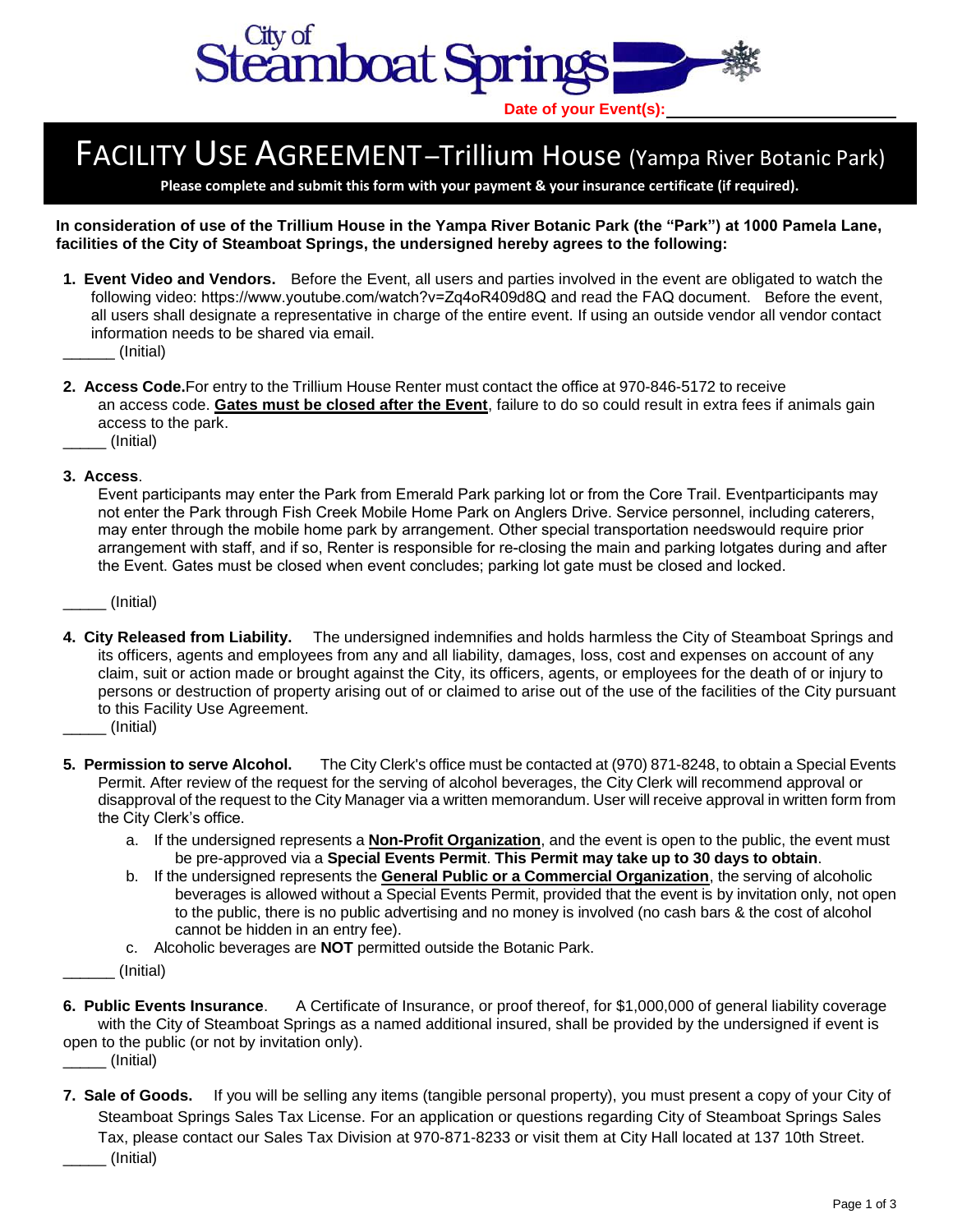## FACILITY USE AGREEMENT - CONTINUED

- **8. Concessions.** The sale or distribution to the public of food or concession items must be pre-approved by obtaining a Special Activity Permit from the City and/or a letter of support from Routt County Environmental Health (870-5588). \_\_\_\_\_ (Initial)
- **9. Cars, Bikes & Dogs.** Motorized vehicles are not permitted in the Park. If you have a specific need, contact the staff at 970-846-5172. Riding a bicycle is not permitted within the Park; walking a bicycle is permitted. There are bike racks located at both Park entrances. Dogs are not permitted in the Park, except service dogs. \_\_\_\_\_ (Initial)
- **10.Damage.** Renter agrees that, in the event that any damage, loss, or injury to the facilities or to any property or equipment in the Park results from this rental, the City of Steamboat Springs may charge additional fees covering the full amount of such damage, loss, or injury. Renter will promptly reimburse the City of Steamboat Springs for all costs associated therewith.
- \_\_\_\_\_ (Initial)
- **11. Set-Up & Clean-Up**. The undersigned must reserve adequate set-up and clean-up time when scheduling the facility. No refunds due to partial use of reserved time. Any time not reserved may be booked for another user. The undersigned agrees to vacate the premises at the agreed-upon time and also understands that they cannot occupy the facility prior to their contracted time. Fees will be added for going over your scheduled time. \_\_\_\_\_ (Initial)
- **12. Security.** Security of the reserved facility is the undersigned's responsibility during the scheduled time and you must lock the doors and windows when leaving. Security of any personal items is the responsibility of the user. \_\_\_\_\_ (Initial)
- **13. Exclusive Use**. The Event will have exclusive use of Trillium House and the Patio, but the whole of the Park outside Trillium House and the Patio will remain open to the public, including the restrooms. The rental of the building includes the exclusive use of the patio. The patio may not be rented separately. Chairs and tables from the building may be used, but not removed from the patio. Renter is responsible that they are returned and locked inside the building at the end of the Event.
- \_\_\_\_\_\_ (Initial)
- **14. Unforeseen Circumstances**. In the event of mechanical failure or other unforeseen occurrences that render the fulfillment of this agreement by the City of Steamboat Springs impossible or impractical, this agreement shall be terminated or suspended at the City's option, and the undersigned waives any claim for damage or compensation should this agreement be terminated.
- \_\_\_\_\_ (Initial)
- **15. Capacity**. The undersigned agrees to not exceed the maximum person capacity of 49 people inside Trillium House or 100 people including the patio.
- \_\_\_\_\_ (Initial)
- **16. Noise**. Trillium House has close neighbors in Fish Creek Mobile Home Park. Music cannot be loud enough to be heard outside the Park. Any complaints may result in additional fees. \_\_\_\_\_ (Initial)
- **17. Furnishings.** Trillium House has 49 chairs and an inventory of other items posted in the Kitchen. Renter is responsible for checking the inventory and for any losses. \_\_\_\_\_ (Initial)
- **18. 8pm Close.** The Event and all activities must end by 8pm, although clean-up may continue until 8:30pm. The Restrooms automatically close at 8pm. There is no lighting in the Park so Renter should plan to end the Event in time for guests to return to their cars before dark. Fees will be added for going over your scheduled time. \_\_\_\_\_ (Initial)